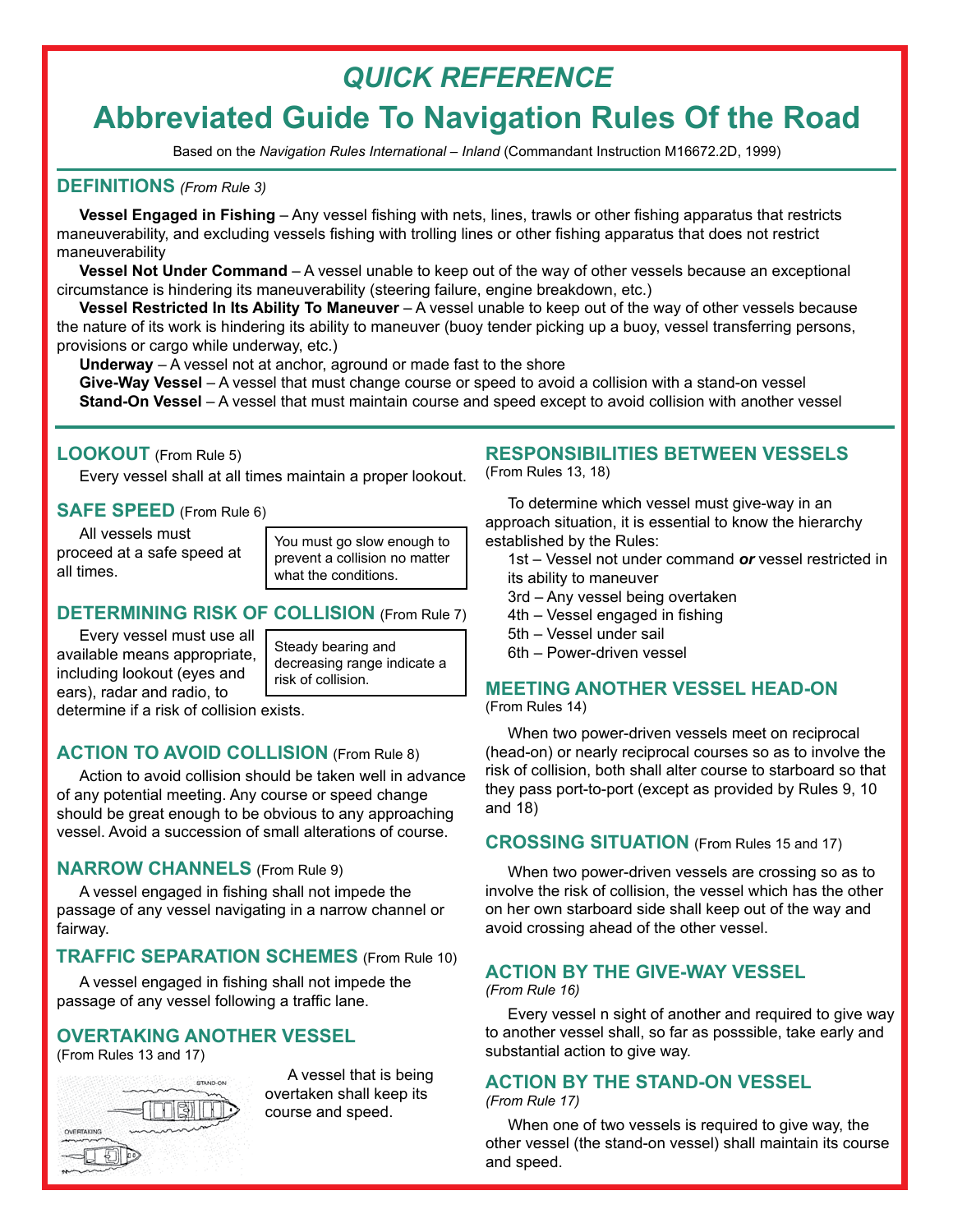# **Lights And Shapes**

### **APPLICATION** *(From Rule 20)*

Rules in this part shall be complied with in all weathers. Rules concerning lights apply from sunset to sunrise. During such times no other lights shall be exhibited, except lights that cannot be mistaken for and that do not impair the visibility or distinctive character of the lights specified in these Rules, or interfere with the keeping of a proper lookout.

The lights specified in these Rules shall also be exhibited from sunrise to sunset in restricted visibility and may be exhibited in other circumstances when deemed necessary.

The Rules concerning shapes shall be compiled with by day.



Power-driven vessel 164 feet (50 meters) or more in length underway *(Rule 23)* 



Power-driven vessel less than 164 feet (50 meters) in length underway *(Rule 23)* 





Vessel engaged in fishing other than trawling – not making way *(Rule 26)* 

For either of the above, where there is outlying gear extending more than 150 meters horizontally from the vessel, display an all-round white light or a cone apex upward in the direction of the gear.



Vessel engaged in fishing other than trawling – making way *(Rule 26)* 





Power-driven vessel towing astern - towing vessel less than 164 feet (50 meters) in length; length of tow exceeds 656 feet (200 meters) *(Rule 24)* 



Power-driven vessel pushing ahead or towing alongside vessel less than 164 feet (50 meters) in length *(International ONLY - Rule 24)* 

Vessel 164 feet (50 meters) or more in length engaged in trawling – making way *(Rule 26)* 





Vessel or object being towed - length of tow exceeds 656 feet (200 meters) *(Rule 24)* 

Vessel 164 feet (50 meters) or more in length engaged in trawling – not making way *(Rule 26)* 



Right: Vessel less than 164 feet (50 meters in length engaged in trawling – making way



Far right: Vessel less than 164 feet (50 meters) in length engaged in trawling – not making way *(Rule 26)* 



Above - Left: Sailing vessel underway *(Rule 25)*  Middle: Sailing vessel underway (less than 65.6 feet) *(Rule 25)*  Right: Vessel under oars *(Rule 25)* 

*Rules apply to both International and Inland waters unless otherwise noted*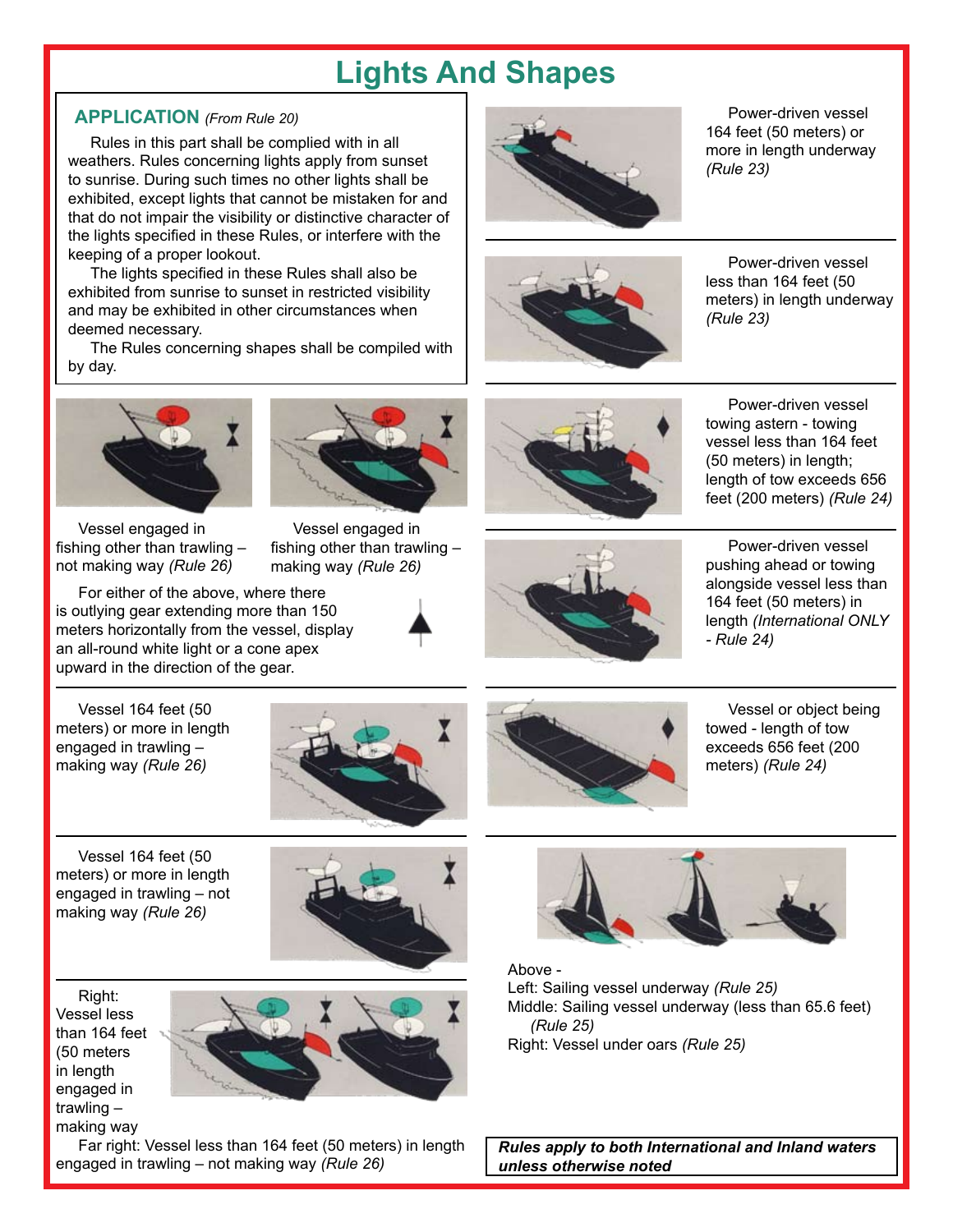# **Lights And Shapes**









*(Rules 29 and 30)* 

making way *(Rule 27)* 







*(Rule 30)* 

Vessel engaged in dredging or underwater operations - restricted in ability to manuever - making way with an obstruction on the starboard side *- Rule 27)* 

Vessel engaged in dredging or underwater operations - restricted in ability to manuever - not making way with an obstruction on the starboard side *- Rule 27)* 

Vessel constrained by its draft *(International ONLY - Rule 28)* 





Vessel 164 feet (50 meters) or more in length aground *(Rule 30)* 





Vessel less than 164 feet (50 meters) in length aground *(Rule 30)*